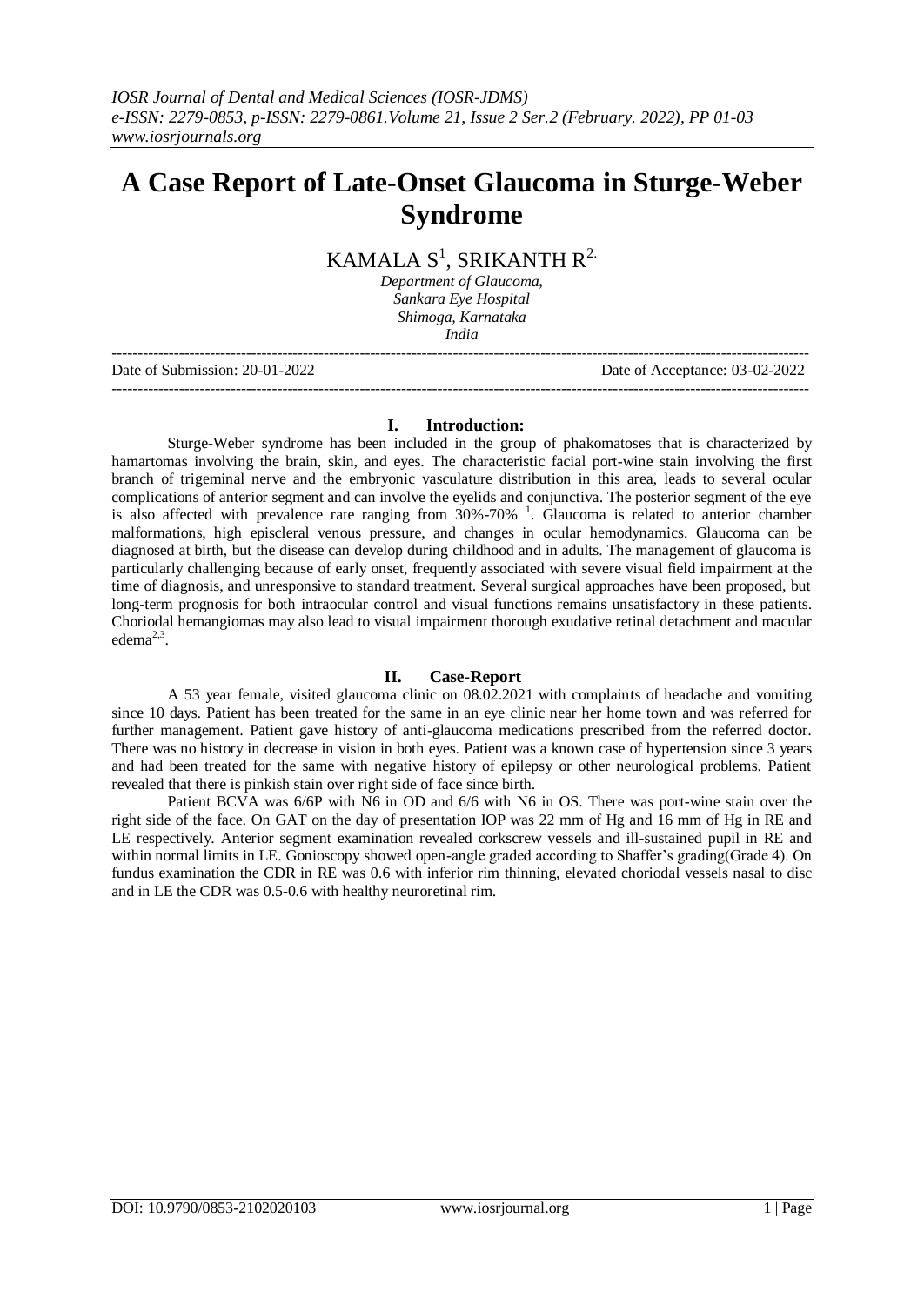

The port wine stain on the right side of the patient's face involved his upper and lower eyelids and cheek.

Patient was investigated including MRI Brain, Standard Automated Perimetry, Pachymetry and OCT for assessing RNFL Thickness and fovea. Perimetry revealed superior arcuate scotoma in RE and early biarcuate scotoma in LE. OCT showed bipolar RNFLD in RE with early IT RNFLD IN LE. Pachymetry was WNL.

Patient was started on combination of Carbonic Anhydrase Inhibitors and Adrenergic agonist (Brinzolomide and Brimonidine) with Prostaglandin analogue (Bimatoprost) with continuation of antihypertensive medications. Patient was asked to review with MRI reports and for IOP check-up after 3 weeks.

On review after 3 weeks the pressure in RE was 40 mm of HG and in LE WAS 20 mm of HG, prostaglandin was discontinued with addition of beta-blocker (Timolol) with oral CAIS for a period of 10 days and decide to start oral propranolol for choriodal lesion

Further on follow-up for RE choriodal hemangiomas physician opinion was sought to start oral betablockers.

On 21.07.2021 after three months the IOP was still high in RE about 26/24 mm of Hg with no significant changes expect with decrease in choriodal elevation noted on RE fundus examination with oral propranolol. On considering persistent elevation of IOP in RE patient was advised RE Trabeculectomy with MMC under guarded visual prognosis explaining pros and cos of surgery with requirement of routine follow-up

Patient was operated on 31.07.2021 with proper surgical protocol with proper measure taken to prevent choriodal effusion during surgery including iv mannitol 100 ml infusion before surgery and patient tolerated the procedure well. On post-op examination, there was diffuse bleb formed and was discharged with proper post medications and with oral Carbonic Anhydrase inhibitors, antiglaucoma medications.



Right eye of the patient with RAPD with dilated episcleral vessels , and elevated bleb .Left eye was normal